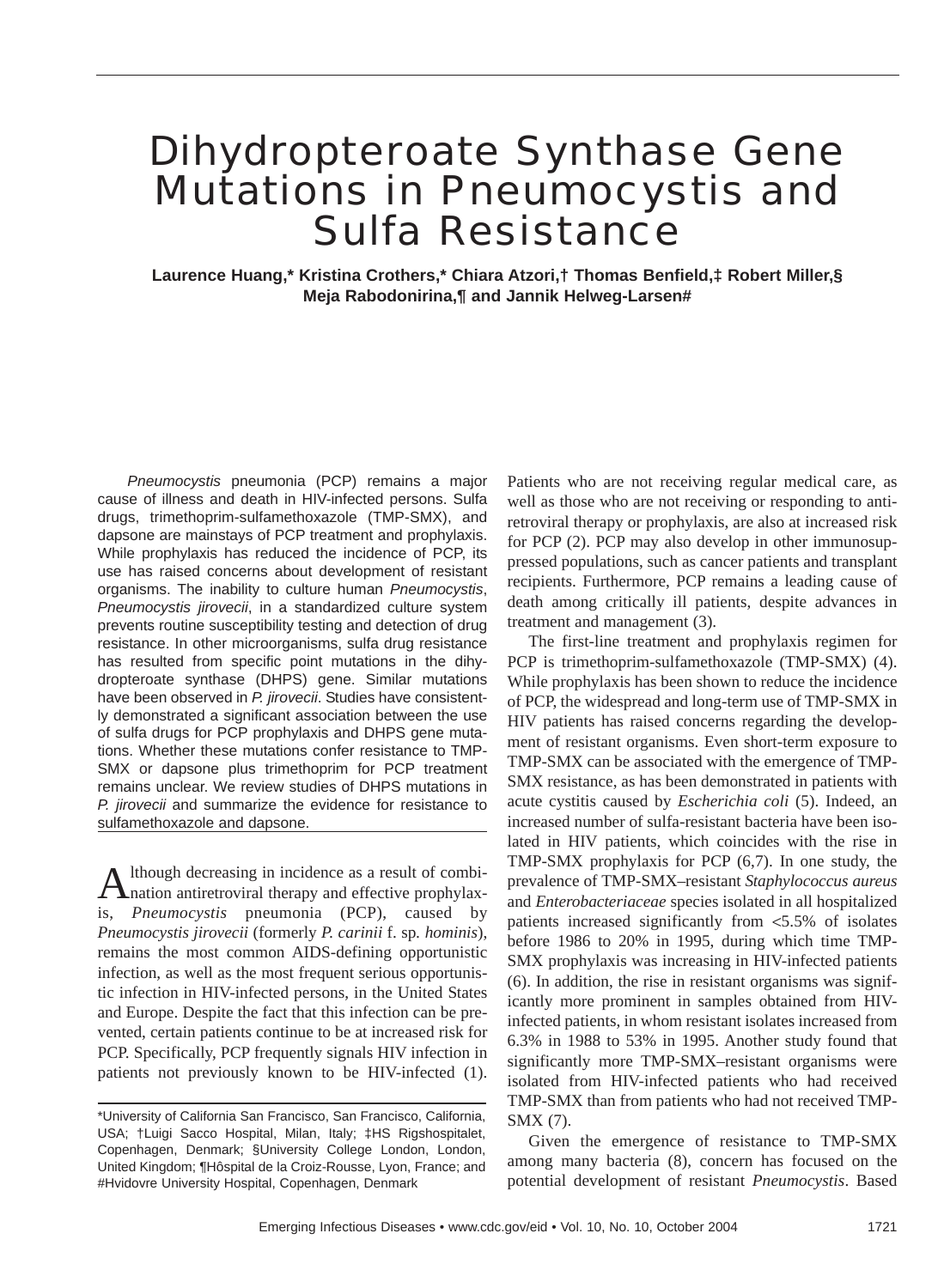on animal studies, nearly all of the anti-*Pneumocystis* activity of TMP-SMX is due to sulfamethoxazole (9). The development of sulfonamide resistance could result in the failure of sulfamethoxazole as well as dapsone, a sulfone antimicrobial agent also used in the treatment and prophylaxis of PCP. While separate lines of investigation also suggest that *Pneumocystis* may be developing resistance to atovaquone, a second-line PCP treatment and prophylaxis regimen (10), we concentrate our review on the evidence for the development of sulfonamide-resistant *Pneumocystis*.

## **Mechanisms of Sulfonamide Resistance**

Sulfonamides act by interfering with folate synthesis. Since many microorganisms cannot transport folate into cells as mammalian cells can, most prokaryotes and lower eukaryotes must synthesize folates de novo (11). Sulfonamides inhibit one of the integral enzymes in folate synthesis, dihydropteroate synthase (DHPS), which catalyzes the condensation of para-aminobenzoic acid and pteridine to form dihydropteroic acid (Figure). Since mammalian cells lack DHPS, sulfonamides can selectively inhibit the growth of various microorganisms. Trimethoprim, part of the fixed combination TMP-SMX, inhibits another of the integral enzymes, the dihydrofolate reductase (DHFR).

Resistance to sulfonamides can emerge by means of a number of mechanisms (12). In most gram-negative enteric bacteria, sulfonamide resistance is largely plasmidborne and related to drug-resistant DHPS variants with substantial sequence divergence (12). Chromosomal mutations in the DHPS locus—such as point mutations, inser-



Figure. Inhibition of folate synthesis by sulfonamides and trimethoprim. PABA, paraaminobenzoic acid; DHPS, dihydropteroate synthase; DHFR, dihydrofolate reductase.

tions of duplicate amino acids, or larger sequence alterations as a result of recombination—can also lead to resistance (8). In some organisms, several different mechanisms of resistance have been identified in different strains. For example, some strains of *Neisseria meningitidis* have acquired a DHPS gene with 10% sequence divergence, postulated by others to be due to recombination (12), whereas other *Neisseria* strains have acquired a chromosomal insertion, resulting in the addition of two amino acids to DHPS (13). In other organisms, such as *E. coli* and *Plasmodium falciparum*, nonsynonymous point mutations resulting in amino acid substitutions in DHPS can confer sulfa resistance (14,15). Furthermore, the accumulation of additional mutations over time can confer increasing levels of sulfa resistance, as has occurred in *P. falciparum* (16).

## **Dihydropteroate Synthase Mutations in** *Pneumocystis*

Similar to other microorganisms, mutations have been identified in the DHPS gene of *Pneumocystis jirovecii*, which has raised the question of whether *P. jirovecii* is developing resistance to sulfonamides. The DHPS gene of *P. jirovecii* has been sequenced and is part of the folic acid synthesis gene or *fas* gene; it encodes a trifunctional protein along with dihydroneopterin aldolase and hydroxymethyldihydropterin pyrophosphokinase (17). Sulfa medications appear to exert selective pressure on *Pneumocystis* (18), as the DHPS gene is more likely to display mutations in highly conserved regions in patients with PCP who have previously been exposed to sulfa medications (19–25). These DHPS gene mutations were rarely found in clinical isolates before the early 1990s (19,20,22). Genetic analysis suggests that the mutations arose independently in multiple strains of *Pneumocystis*, which supports the theory that exposure to sulfa medications selects for DHPS gene mutations (26). Furthermore, DHPS gene mutations have not been found in other mammalian *Pneumocystis* species that have not been exposed to sulfa medications (18,27).

Several factors suggest that the mutations observed in *P. jirovecii* may confer resistance to sulfa medications. The region of the DHPS gene in which mutations have been identified is one that is highly conserved among other organisms, including *Plasmodium falciparum*, *Streptococcus pneumoniae*, *E. coli*, and *Bacillus subtilis* (18). The most common mutations identified in the *Pneumocystis jirovecii* DHPS are nonsynonymous point mutations, which result in amino acid substitutions at positions 55, 57, or both. Different strains with single or double amino acid substitutions at these positions have been identified (Table 1). Based on homology to the *E. coli* DHPS, these point mutations appear to be in an active site of the enzyme involved in substrate binding; thus, amino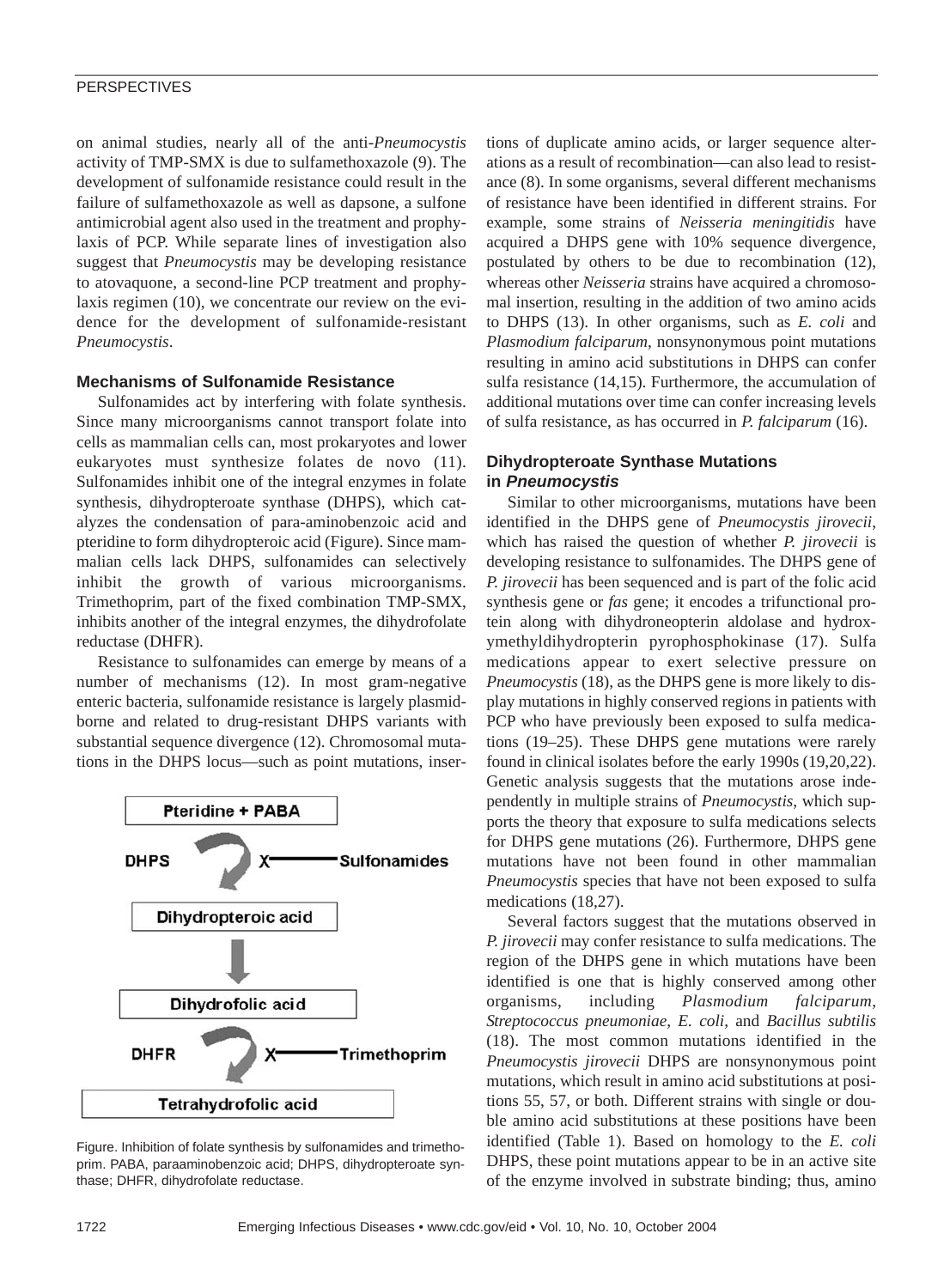|                        | Table 1. Amino acid substitutions observed in Pneumocystis |  |
|------------------------|------------------------------------------------------------|--|
| jirovecii <sup>a</sup> |                                                            |  |

|                                              | Amino acid        | Amino acid     |  |  |
|----------------------------------------------|-------------------|----------------|--|--|
| DHPS genotype                                | position 55       | position 57    |  |  |
| Wild-type                                    |                   |                |  |  |
|                                              | Threonine         | Proline        |  |  |
| Mutant                                       |                   |                |  |  |
| 2                                            | Alanine           | Proline        |  |  |
| 3                                            | Threonine         | Serine         |  |  |
| 4 (double mutant)                            | Alanine           | Serine         |  |  |
| Mixed                                        |                   |                |  |  |
| 5                                            | Threonine         | Proline/serine |  |  |
| 6                                            | Threonine/alanine | Proline/serine |  |  |
| 7                                            | Threonine/alanine | Proline        |  |  |
| 8                                            | Alanine           | Proline/serine |  |  |
| <sup>a</sup> DHPS, dihydropteroate synthase. |                   |                |  |  |

acid substitutions in these regions could result in structural changes that could interfere with substrate binding and enzyme activity (21). Likewise, similar point mutations in positions equivalent to this site in *Plasmodium falciparum* (15) and *Mycobacterium leprae* (28) confer sulfa resistance. Other mutations near this site also cause sulfa resistance in *S. pneumoniae* and *P. falciparum* (18).

However, the inability to reliably culture *Pneumocystis jirovecii* in a standardized in vitro culture system prevents the routine susceptibility testing of *Pneumocystis*. The lack of a standardized culture system also hampers research into the development and testing of new antimicrobial agents with anti-*Pneumocystis* activity, which highlights our reliance on TMP-SMX as the current mainstay of therapy. Thus, the clinical significance of these DHPS gene mutations must be inferred from correlating the clinical outcome with the presence of DHPS gene mutations in patients with PCP.

## **Association of Sulfamethoxazole and Dapsone with DHPS Gene Mutations**

Several studies have consistently demonstrated a significant association between the use of TMP-SMX or dapsone for PCP prophylaxis in HIV-infected persons and the presence of DHPS gene mutations (Table 2) (19–25,29). One study extended these findings to the use of pyrimethamine plus sulfadoxine for PCP prophylaxis (30). Another study demonstrated an apparent reversal of the DHPS mutant-to-wild-type ratios after the use of TMP-SMX was restricted (31). In total, studies report >700 episodes of PCP, span a period from 1976 to 2001, and include patient data and clinical specimens from multiple cities in several different countries. Unfortunately, these studies used different criteria to define PCP prophylaxis with TMP-SMX or dapsone, which effectively limits attempts at data pooling for more direct and detailed analyses. In addition, most of the studies collected data by abstracting information from patient charts. Thus, these

studies were unable to assess whether patients adhered to the prescribed prophylaxis. Nevertheless, seven of the nine studies found that most HIV-infected patients with a diagnosis of PCP who had been prescribed TMP-SMX or dapsone for PCP prophylaxis had *Pneumocystis* that contained DHPS mutations (range 19%–80%, Table 2) (19–24,30). Furthermore, eight of the nine studies reported that PCP patients for whom TMP-SMX or dapsone was prescribed were more likely to have *Pneumocystis* that contained DHPS mutations than were patients for whom these medications were not prescribed (19–25,30).

Of note, in all nine studies, DHPS mutations were observed in PCP patients who were not currently receiving TMP-SMX or dapsone. Whether these patients who failed to meet the defined criteria for TMP-SMX or dapsone prophylaxis had ever received one of these medications for prophylaxis or had received TMP-SMX for a reason other than PCP prophylaxis at some point during their lives was difficult to assess with any degree of confidence. Nevertheless, most of the studies found that only a minority of PCP patients who had not been prescribed TMP-SMX or dapsone for PCP prophylaxis had *Pneumocystis* that contained DHPS mutations. The study that reported the highest proportion (48%) used both chart abstraction and patient interview as sources of clinical information regarding PCP prophylaxis (23). This study also used a broad definition of PCP prophylaxis, including patient report of TMP-SMX use for prophylaxis at any time in life. Thus, despite rigorous attempts to document TMP-SMX or dapsone use for PCP prophylaxis and with the broadest definition of prophylaxis applied, nearly half of the patients without TMP-SMX or dapsone use had evidence of DHPS mutations on their clinical PCP specimen. Among the 26 patients with a new diagnosis of HIV infection at the time PCP was diagnosed and who thus had never received PCP prophylaxis, 14 (54%) had *Pneumocystis* that contained DHPS gene mutations. The specific city of residence was also an independent predictor associated with the risk for *Pneumocystis* that contained DHPS gene mutations. Patients who lived in San Francisco were five times more likely, and patients who lived in Seattle were more than three times as likely to have mutant DHPS than patients who resided in Atlanta, even when factors including sulfonamide or dapsone PCP prophylaxis and prior PCP were controlled for. The presence of DHPS mutations in patients without prior TMP-SMX or dapsone use for PCP prophylaxis, the absence of similar mutations in *Pneumocystis* isolated from other mammalian species, and the impact of geography on DHPS genotype have substantial implications for disease transmission (i.e., person-to-person transmission) that are beyond the scope of this review (32–35).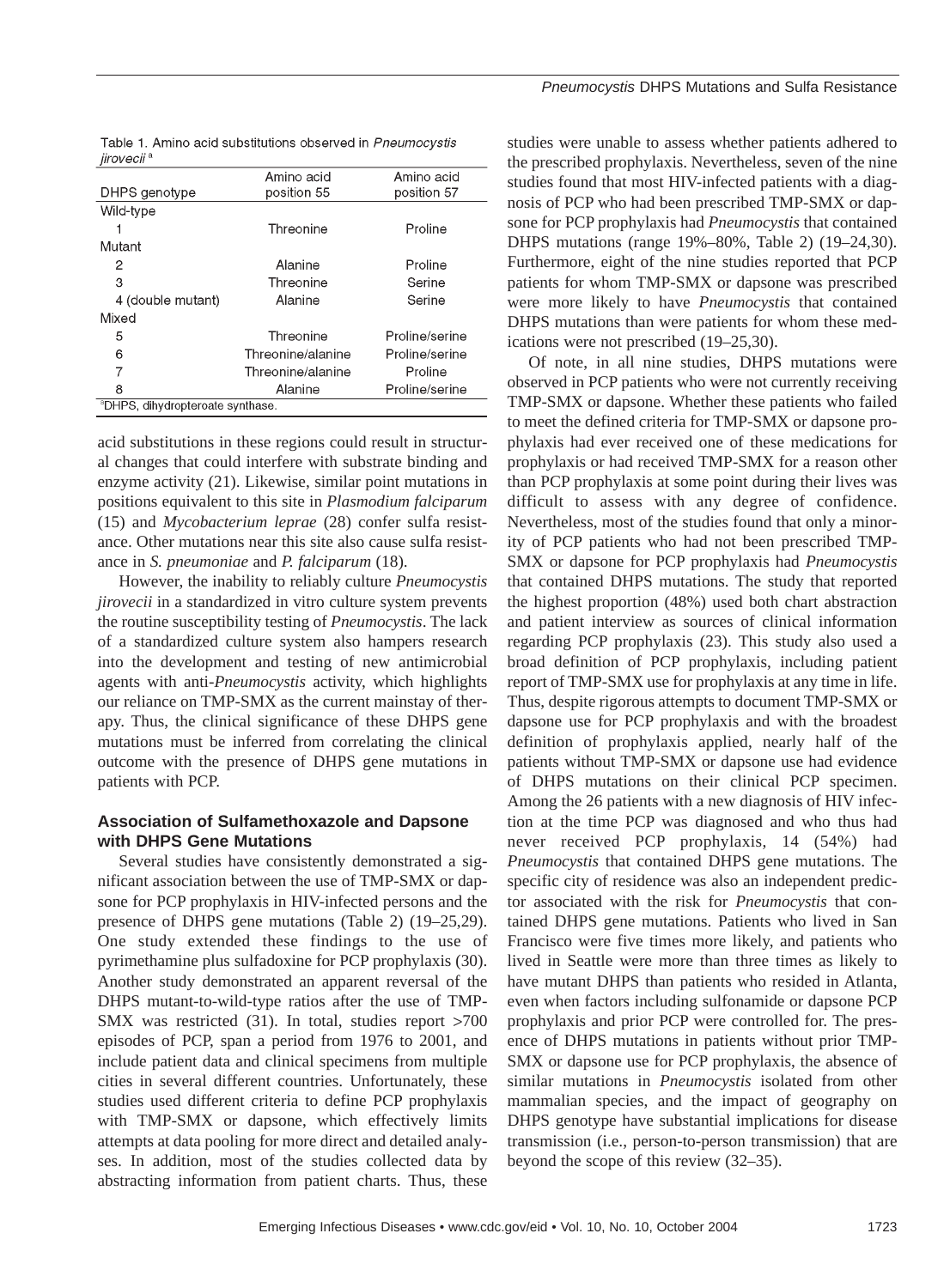|                                      |                               |                                                                                 |                                                                                 | <b>DHPS</b> mutations | <b>DHPS</b> mutations      |          |
|--------------------------------------|-------------------------------|---------------------------------------------------------------------------------|---------------------------------------------------------------------------------|-----------------------|----------------------------|----------|
| Author                               | <b>PCP</b>                    | Location                                                                        | Prophylaxis <sup>b</sup> definition                                             | among persons         | among persons not          |          |
| $(y)$ (ref)                          | cases, no.                    | (time period), country                                                          | (source of information)                                                         | using prophylaxis     | using prophylaxis<br>N(% ) | p value  |
|                                      | 27                            |                                                                                 |                                                                                 | N(% )                 |                            |          |
| Kazanjian                            | (20 HIV-                      | Ann Arbor, MI                                                                   |                                                                                 | $5/7$ $(71)$ °        | $2/20$ (10) <sup>c</sup>   | 0.0032   |
| $(1998)$ $(19)$                      | infected)                     | (1991-1997), USA                                                                |                                                                                 |                       |                            |          |
|                                      |                               | Indianapolis, IN<br>(1976-1997), USA                                            | At least 1 out of 4 months<br>preceding PCP (chart)                             | $5/7$ $(71)^d$        | $2/13(15)^d$               | 0.022    |
| Helweg-<br>Larsen<br>$(1999)$ $(20)$ | 152                           | Copenhagen<br>(1989-1999), Denmark                                              | Exposure <sup>e</sup> (chart)                                                   | 18/29 (62)            | 13/123 (11)                | < 0.0001 |
|                                      |                               |                                                                                 | Prophylaxis <sup>f</sup> (chart)                                                | $5/7$ $(71)^9$        | 15/125 (12)                | 0.01     |
| Ma (1999)                            | 37 (26)                       | Bethesda, MD                                                                    | Any (chart)                                                                     | 11/14 (79)            | 2/18(11)                   | < 0.001  |
| (21)                                 | HIV-<br>infected)             | (1985-1998), USA                                                                |                                                                                 |                       |                            |          |
| Kazanjian<br>$(2000)$ $(22)$         | 97                            | Denver, CO,<br>Indianapolis, IN.<br>Boston, MA, Detroit, MI<br>(1991-1997), USA | At least 1 out of 4 months<br>preceding PCP (chart)                             | 28/37 (76)            | 14/60 (23)                 | < 0.001  |
| Huang<br>$(2000)$ $(23)$             | 111                           | Atlanta, GA, Seattle,<br>WA, San Francisco,<br>CA (1996-1999), USA              | Ever (interview), Any in the<br>3 months preceding PCP<br>(chart and interview) | 57/71 (80)            | 19/40 (48)                 | < 0.001  |
| Visconti<br>$(2001)$ $(24)$          | 20                            | Rome (1992-1997),<br>Italy                                                      | (Chart)                                                                         | 4/5(80)               | 4/15(27)                   | 0.031    |
| Ma (2002)<br>(25)                    | 107                           | Milan (1994-2001),<br>Italy                                                     | Any in the 6 months<br>preceding PCP (chart)                                    | 6/31(19)              | 3/76(4)                    | 0.017    |
| Costa (2003)<br>(29)                 | 89 (83 HIV-<br>infected)      | Lisbon (1994-2001),<br>Portugal                                                 | Prophylaxish<br><b>Exposure</b>                                                 | 6/17(35)              | 18/72 (25)                 | 0.39     |
| Nahimana<br>$(2003)$ $(30)$          | 158<br>(120 HIV-<br>infected) | Lyon (1993-1996),<br>France                                                     | Prophylaxis                                                                     | 16/20 (80)            | 41/138 (30)                | < 0.001  |

| Table 2. Association between sulfonamide or sulfone for PCP prophylaxis and DHPS gene mutations <sup>a</sup> |  |  |
|--------------------------------------------------------------------------------------------------------------|--|--|
|                                                                                                              |  |  |

<sup>a</sup>PCP, Pneumocystis pneumonia; dihydropteroate synthase (DPHS); TMP-SMX, trimethoprim-sulfamethoxazole.

Prophylaxis refers to persons using TMP-SMX or dapsone who met the specific criteria described.

<sup>c</sup>The seven specimens with DHPS gene mutations were from 1995 to 1997.

<sup>d</sup>Analysis restricted to 20 HIV-infected persons.

*exposure, continuous use for at least 1 week at any time after the diagnosis of HIV infection.* 

Prophylaxis at least 8 weeks preceding PCP

<sup>9</sup>Analysis restricted to patients receiving TMP-SMX or dapsone prophylaxis versus no prophylaxis.

<sup>h</sup>Prophylaxis, adherence to the same regimen for a minimum of 2 months preceding PCP.

'Exposure, use for at least 1 week in the 6 months preceding PCP

Prophylaxis 3 months preceding PCP. Includes patients who received pyrimethamine/sulfadoxine for PCP prophylaxis.

## **Lack of Association of Trimethoprim with DHFR Gene Mutations**

Trimethoprim inhibits another of the integral enzymes in folate synthesis, DHFR (Figure). In other microorganisms, point mutations in the DHFR gene are an important mechanism of drug resistance. This finding has led researchers to examine the DHFR gene of *P. jirovecii* to evaluate whether DHFR mutations contribute to TMP-SMX resistance. To date, two studies have failed to demonstrate an association between the use of TMP-SMX for PCP prophylaxis in HIV-infected persons and the presence of DHFR gene mutations (21,36). In one study, 36 of 37 specimens (from 35 patients, 26 of whom were HIVinfected) demonstrated identical DHFR sequences, with a single specimen showing one synonymous nucleotide change (21). In the second study, 16 (59%) of 27 specimens (from 27 patients, 19 of whom were HIV-infected) had DHFR gene mutations, 14 had synonymous changes,

and 2 had nonsynonymous changes (36). Neither of the two patients whose PCP specimen had nonsynonymous DHFR changes had prior exposure to DHFR inhibitors, yet both patients were treated successfully for PCP with TMP-SMX. In addition, this study aligned the *Pneumocystis* DHFR sequences with those of *E. coli*, *Staphylococcus aureus*, *Streptococcus pneumoniae*, and *Plasmodium falciparum* and reported that the observed nonsynonymous changes in *Pneumocystis* DHFR were not in the highly conserved regions of the enzyme as are the amino acid substitutions that confer resistance to TMP (or pyrimethamine) in these other organisms. Thus, the presence and association of DHPS, but not DHFR, gene mutations with the use of specific PCP prophylaxis regimens argue strongly both for the importance of SMX and dapsone against *Pneumocystis* and the central role of DHPS mutations in the potential development of TMP-SMX or dapsone resistance.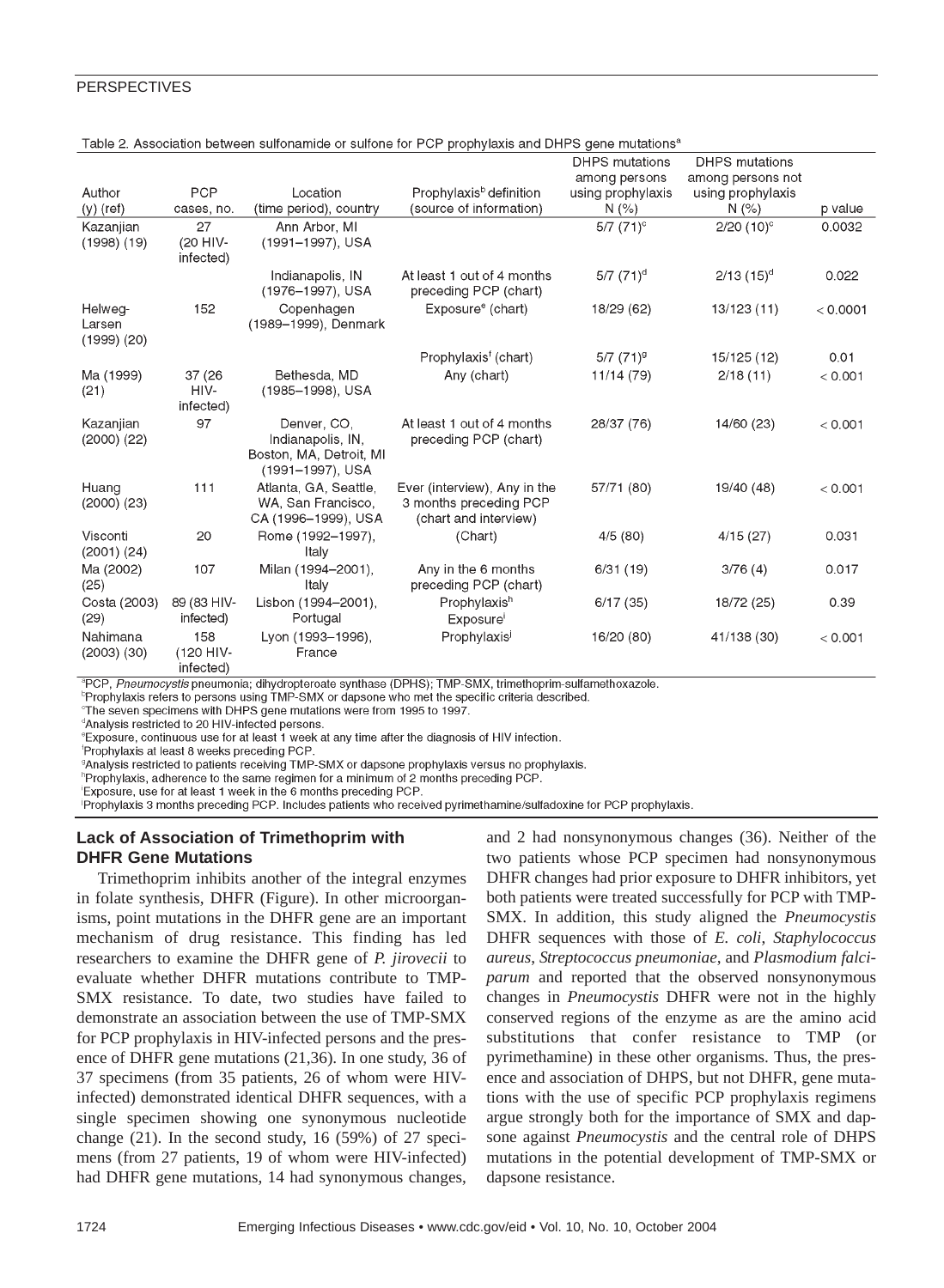# **Clinical Importance of DHPS Gene Mutations in** *Pneumocystis jirovecii*

A number of studies have examined the effect of DHPS gene mutations on clinical outcomes such as death, death specifically attributable to PCP, and PCP treatment failure with TMP-SMX or dapsone plus trimethoprim (Table 3) (19–22,24,25,37–39). Whether the presence of DHPS gene mutations confers clinical resistance to TMP-SMX or dapsone plus trimethoprim for PCP treatment remains unclear and requires further study. In a multivariate analysis, Helweg-Larsen and colleagues found that DHPS mutations were an independent predictor associated with increased death rates (20). In this study, DHPS mutation was the strongest predictor of death, and patients who had *Pneumocystis* that contained DHPS mutations had a greater than threefold increased risk for death within 3 months compared to patients with the wild-type DHPS, after important mortality cofactors such as age, CD4+/cell count, and arterial oxygen partial pressure  $(PaO<sub>2</sub>)$  were

controlled for. Whether this increased death rate was due to failure of TMP-SMX for PCP treatment is unclear. In fact, 12 (63%) of 19 PCP patients with *Pneumocystis* that contained DHPS gene mutations responded to PCP treatment with TMP-SMX. Kazanjian and co-workers found that the presence of DHPS mutations was associated with an increased risk for PCP treatment failure with TMP-SMX or dapsone plus trimethoprim (22). In univariate analysis, PCP patients who had *Pneumocystis* that contained DHPS gene mutations had a greater than twofold increased risk for treatment failure with one of these regimens, compared to patients with the wild-type DHPS. In this study, treatment failure was defined as worsening of clinical features after 7 days of therapy, failure to improve after 10 days of therapy, or a change in therapy because the treating physician perceives failure. Patients who responded clinically to therapy but who switched therapies because of adverse effects were considered to have been treated successfully. Similar to the findings of Helweg-Larsen, most patients

| Table 3. Association between DHPS gene mutations and important clinical outcomes <sup>a</sup> |                |                |                                   |                    |                                                                                                                                                                                                                                                                                      |
|-----------------------------------------------------------------------------------------------|----------------|----------------|-----------------------------------|--------------------|--------------------------------------------------------------------------------------------------------------------------------------------------------------------------------------------------------------------------------------------------------------------------------------|
|                                                                                               | <b>PCP</b>     | <b>DHPS</b>    | Increased                         | Increased PCP      |                                                                                                                                                                                                                                                                                      |
| Author (y) (ref)                                                                              | cases, no.     | mutations, no. | death rate?                       | treatment failure? | Comments                                                                                                                                                                                                                                                                             |
| Kazanjian (1998)<br>(19)                                                                      | 27             | 7              | <b>NA</b>                         | <b>NA</b>          | Both patients with DHPS mutations who were<br>treated with TMP-SMX responded to<br>treatment.                                                                                                                                                                                        |
| Mei (1998) (37)                                                                               | $\overline{c}$ | $\mathbf{2}$   | <b>NA</b>                         | <b>NA</b>          | 2 patients with DHPS mutations were treated<br>with TMP-SMX: 1 did not respond to TMP-<br>SMX (but responded to pentamidine); 1<br>responded to TMP-SMX.                                                                                                                             |
| Helweg-Larsen<br>(1999)(20)                                                                   | 144            | 29             | Yesb<br>3 months                  | <b>NA</b>          | DHPS mutation was an independent predictor<br>associated with increased deaths ( $OR = 3.1$ ,<br>$p = 0.01$ .                                                                                                                                                                        |
|                                                                                               |                |                |                                   |                    | 19 patients with DHPS mutations were<br>treated with TMP-SMX: 7 died; 12 (63%)<br>responded and survived.                                                                                                                                                                            |
| Ma (1999) (21)                                                                                | 37             | 13             | No                                | <b>NA</b>          |                                                                                                                                                                                                                                                                                      |
| Kazanjian (2000)<br>(22)                                                                      | 97             | 42             | No <sup>c</sup><br>4 weeks        | Yes <sup>d</sup>   | Patients with DHPS mutations were more<br>likely (RR = 2.1, $p = 0.01$ ) to fail TMP-SMX or<br>dapsone-containing treatment. Nevertheless,<br>15 (71%) of 21 patients with DHPS mutations<br>who were treated with TMP-SMX or dapsone-<br>containing regimen responded to treatment. |
| Takahashi (2000)<br>(38)                                                                      | 22             | 4              | <b>NA</b>                         | Yes                | All 4 patients with DHPS mutations who were<br>treated with TMP-SMX did not respond to<br>treatment.                                                                                                                                                                                 |
| Navin (2001) (39)                                                                             | 136            | 97             | No <sup>e</sup> weeks             | No <sup>f</sup>    | 66 patients with DHPS mutations were<br>treated with TMP-SMX: 56 (85%) responded.                                                                                                                                                                                                    |
| Visconti (2001)<br>(24)                                                                       | 20             | 8              | <b>NA</b>                         | <b>No</b>          | 1 of 3 patients with DHPS mutations did not<br>respond to TMP-SMX treatment.                                                                                                                                                                                                         |
| Ma (2002) (25)                                                                                | 107            | 9              | No <sup>9</sup><br>4 <i>weeks</i> | No                 |                                                                                                                                                                                                                                                                                      |

<sup>a</sup>DHPS, dihydropteroate synthase; PCP, Pneumocystis pneumonia; TMP-SMX, trimethoprim-sulfamethoxazole; NA, not available.

<sup>⊳</sup>Assessed at 3 months. <sup>c</sup>Assessed at 4 weeks.

 $^4$ Defined as the following: a) deterioration after 7 days of therapy (worsening clinical features or gas exchange parameters—alveolar-arterial O $_2$  gradient increase >20 mm Hg from baseline—when available); b) failure of clinical findings to improve after 10 days of therapy; c) physician perception of failure. <sup>e</sup>Assessed at 6 weeks. Results were similar whether deaths were defined as from all cause or restricted to cases in which PCP was the primary cause of death. PCP treatment response defined as the following: a) patient completed full course of initial treatment and responded; b) patient responded sufficiently to be discharged on oral medication; c) patient responded to initial treatment but was given another medication because of adverse effects. Results were similar when analysis was restricted to patients who had received at least 7 days of initial PCP treatment.

<sup>9</sup>Assessed at 4 weeks. Deaths included were restricted to cases in which PCP was the primary cause of death.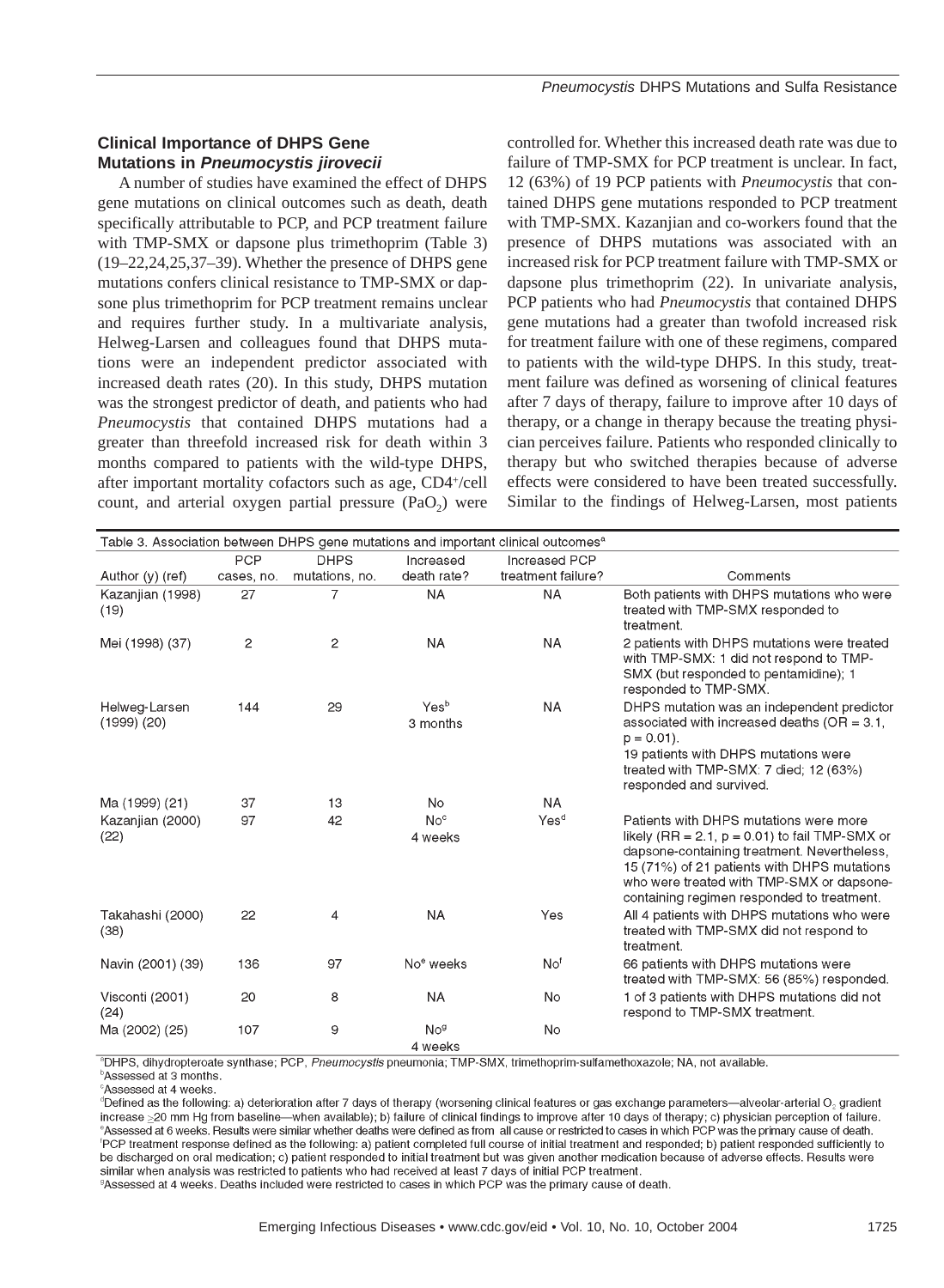with *Pneumocystis* that contained DHPS gene mutations responded to PCP treatment with TMP-SMX or dapsone plus trimethoprim. Overall, 15 (71%) of 21 PCP patients with *Pneumocystis* that contained DHPS gene mutations responded to PCP treatment with one of these two regimens. In addition, this study found no association between the presence of DHPS mutations and death at 4 weeks. In contrast to these prior two studies, Navin and colleagues found no association between the presence of DHPS mutations and overall number of deaths at 6 weeks, death attributable specifically to PCP, or PCP treatment failure (39). Overall, 16 (17%) of 94 PCP patients with DHPS mutations died compared to 9 (25%) of 36 PCP patients with wild-type DHPS ( $p = 0.30$ ). Similarly, seven patients (7%) with PCP with DHPS mutations died as a result of PCP compared to four patients (11%) with wild-type DHPS. Among the 66 patients with PCP with DHPS mutations who were treated with TMP-SMX, 56 (85%) responded to this treatment. In this study, patients were classified as having been successfully treated if they completed a full course of therapy and responded or if they responded sufficiently to be switched from intravenous to oral therapy and be discharged. Similar to the Kazanjian study, patients who responded clinically to therapy but who switched therapies because of adverse effects were considered to have been treated successfully. This noted TMP-SMX response rate was significantly better than the rate for patients with DHPS mutation who were treated with intravenous pentamidine or clindamycin plus primaquine (14 [50%] of 28) and for patients with the wild-type DHPS who were treated with TMP-SMX (23 [64%] of 36). These results were similar when the analysis was restricted to patients who had been treated for at least 7 days with their initial therapy. Although these three patient groups did not differ in terms of age, CD4-cell count, serum albumin, serum lactate dehydrogenase (LDH), or proportion who required corticosteroids, no multivariate analysis was performed to determine independent predictors associated with death (or PCP treatment failure). Instead, a series of stratified analyses were performed and failed to detect any subsets of PCP patients in whom DHPS mutations were associated with a worse outcome.

## **Summary and Future Directions**

Whether *Pneumocystis* DHPS gene mutations confer clinical resistance to TMP-SMX or dapsone plus trimethoprim for PCP treatment remains unclear. Published studies offer conflicting results. Each study used different definitions for PCP prophylaxis and PCP treatment success or failure, and each examined patient deaths at different timepoints, with different methods of statistical analysis. These methodologic differences limit attempts at data pooling for more direct and detailed analyses. The outcome of HIV-

infected patients with PCP is a complex issue, with multiple factors affecting death, including those related to the patient (e.g., age), the patient's overall health status (e.g., serum albumin), the underlying HIV/AIDS (e.g., coexisting opportunistic infections or conditions), and, of course, those specific factors related to PCP (e.g., disease severity, presence of respiratory failure, need for mechanical ventilation, and development of serious complications such as pneumothorax). In each individual report, the overall number of patients studied and the subset of patients who had *Pneumocystis* that contained DHPS mutations and were treated with TMP-SMX or dapsone plus trimethoprim were too small to account for these factors and to detect small differences in outcome that may be related to drug resistance. Furthermore, these and future observational studies that examine DHPS genotype and PCP treatment outcome are complicated by the absence of validated PCP clinical treatment guidelines, practice standards, and definitions of treatment success or failure.

While the declining incidence of PCP in the United States and Europe, as a result of combinations of antiretroviral therapy and PCP prophylaxis, might lessen the enthusiasm for continued study of this issue, brief consideration of a number of factors that warn of a future "perfect storm" suggests that continued study is important. First, most HIV-infected persons worldwide reside in sub-Saharan Africa, Southeast Asia, and Latin America, places where access to antiretroviral therapy and PCP prophylaxis are limited. Second, PCP is increasingly being recognized as an important cause of illness in these regions. In many of these regions, programs to use TMP-SMX as multiopportunistic infection prophylaxis are being implemented, and *Pneumocystis* that contains DHPS mutations can be expected. Next, the treatment options for PCP in these regions are often limited to TMP-SMX, since regimens such as pentamidine, clindamycin plus primaquine, trimetrexate, and atovaquone are unavailable. The existence of TMP-SMX–resistant *Pneumocystis* in these regions, combined with the general absence of invasive diagnostic procedures (e.g., bronchoscopy that might establish an earlier diagnosis of PCP when the outcome is better) and intensive care facilities (e.g., mechanical ventilation that might support patients until PCP treatment can be effective), stresses the importance of further study (40).

Dr. Huang is supported by the National Institutes of Health K23 HL072117.

Dr. Huang is an associate professor of medicine at the University of California San Francisco and an attending physician in the Department of Medicine at San Francisco General Hospital. He holds dual appointments in the Positive Health Program for HIV/AIDS and the Division of Pulmonary and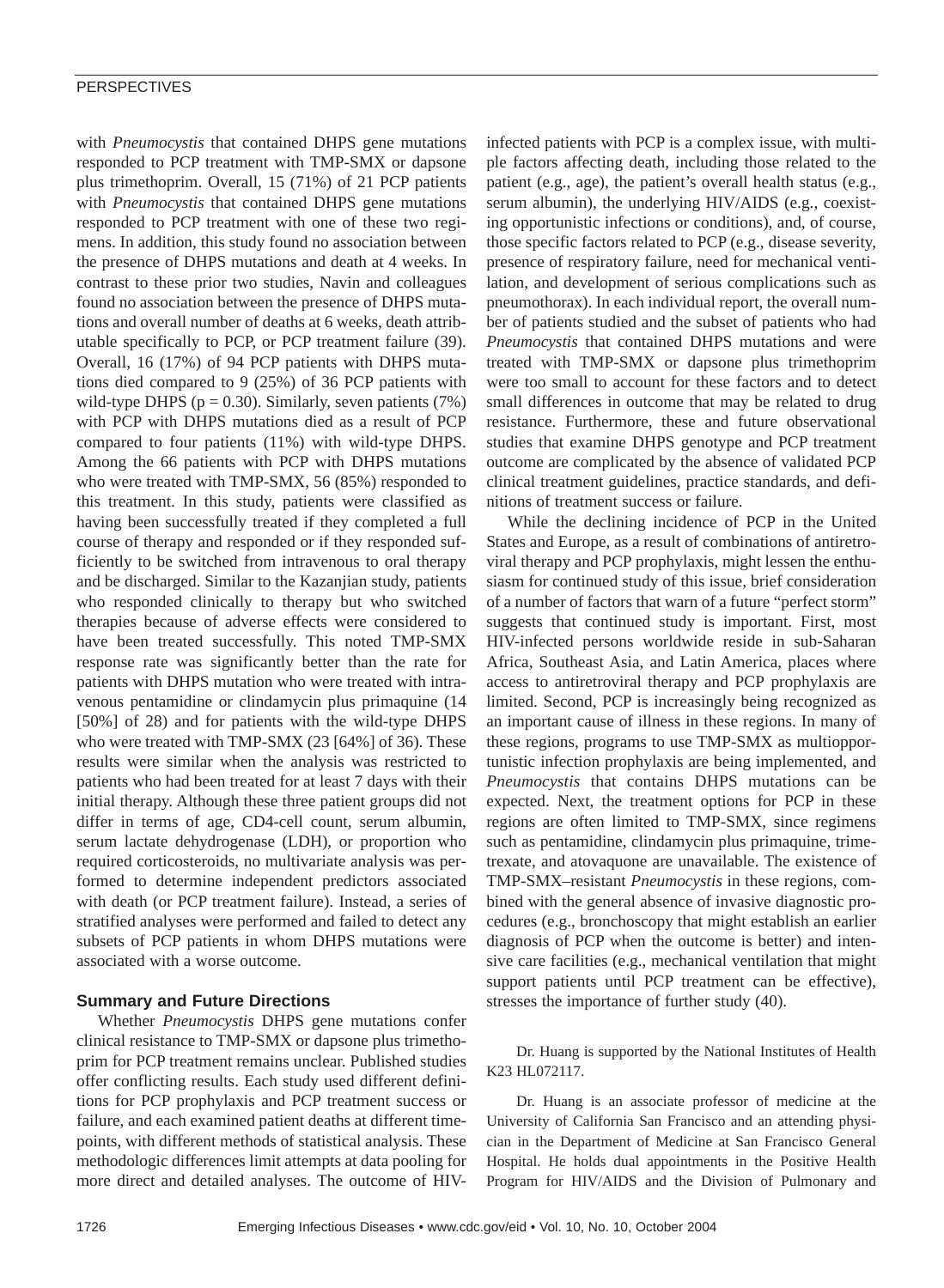#### *Pneumocystis* DHPS Mutations and Sulfa Resistance

Critical Care Medicine at San Francisco General Hospital. His clinical and research interests are focused on HIV-associated pulmonary diseases, especially *Pneumocystis* pneumonia.

### **References**

- 1. Kaplan JE, Hanson D, Dworkin MS, Frederick T, Bertolli J, Lindegren ML, et al. Epidemiology of human immunodeficiency virus-associated opportunistic infections in the United States in the era of highly active antiretroviral therapy. Clin Infect Dis. 2000;30(Suppl 1):S5–14.
- 2. Lundberg BE, Davidson AJ, Burman WJ. Epidemiology of *Pneumocystis carinii* pneumonia in an era of effective prophylaxis: the relative contribution of non-adherence and drug failure. AIDS. 2000;14:2559–66.
- 3. Morris A, Wachter RM, Luce J, Turner J, Huang L. Improved survival with highly active antiretroviral therapy in HIV-infected patients with severe *Pneumocystis carinii* pneumonia. AIDS 2003;17:73–80.
- 4. Kaplan JE, Masur H, Holmes KK. Guidelines for preventing opportunistic infections among HIV-infected persons–2002. Recommendations of the U.S. Public Health Service and the Infectious Diseases Society of America. MMWR Recomm Rep. 2002;51(RR-8):1–52.
- 5. Brown PD, Freeman A, Foxman B. Prevalence and predictors of trimethoprim-sulfamethoxazole resistance among uropathogenic *Escherichia coli* isolates in Michigan. Clin Infect Dis. 2002;34:1061–6.
- 6. Martin JN, Rose DA, Hadley WK, Perdreau-Remington F, Lam PK, Gerberding JL. Emergence of trimethoprim-sulfamethoxazole resistance in the AIDS era. J Infect Dis. 1999;180:1809–18.
- 7. Wininger DA, Fass RJ. Impact of trimethoprim-sulfamethoxazole prophylaxis on etiology and susceptibilities of pathogens causing human immunodeficiency virus-associated bacteremia. Antimicrob Agents Chemother. 2002;46:594–7.
- 8. Huovinen P. Resistance to trimethoprim-sulfamethoxazole. Clin Infect Dis. 2001;32:1608–14.
- 9. Walzer PD, Foy J, Steele P, Kim CK, White M, Klein RS, et al. Activities of antifolate, antiviral, and other drugs in an immunosuppressed rat model of *Pneumocystis carinii* pneumonia. Antimicrob Agents Chemother. 1992;36:1935–42.
- 10. Kazanjian P, Armstrong W, Hossler PA, Lee CH, Huang L, Beard CB, et al. *Pneumocystis carinii* cytochrome b mutations are associated with atovaquone exposure in patients with AIDS. J Infect Dis. 2001;183:819–22.
- 11. Skold O. Sulfonamide resistance: mechanisms and trends. Drug Resistance Updates. 2000;3:155–60.
- 12. Huovinen P, Sundstrom L, Swedberg G, Skold O. Trimethoprim and sulfonamide resistance. Antimicrob Agents Chemother. 1995;39:279–89.
- 13. Qvarnstrom Y, Swedberg G. Additive effects of a two-amino-acid insertion and a single-amino-acid substitution in dihydropteroate synthase for the development of sulphonamide-resistant *Neisseria meningitidis*. Microbiology. 2000;146(Pt 5):1151–6.
- 14. Dallas WS, Gowen JE, Ray PH, Cox MJ, Dev IK. Cloning, sequencing, and enhanced expression of the dihydropteroate synthase gene of *Escherichia coli* MC4100. J Bacteriol. 1992;174:5961–70.
- 15. Brooks DR, Wang P, Read M, Watkins WM, Sims PF, Hyde JE. Sequence variation of the hydroxymethyldihydropterin pyrophosphokinase: dihydropteroate synthase gene in lines of the human malaria parasite, *Plasmodium falciparum*, with differing resistance to sulfadoxine. Eur J Biochem. 1994;224:397–405.
- 16. Nzila AM, Mberu EK, Sulo J, Dayo H, Winstanley PA, Sibley CH, et al. Towards an understanding of the mechanism of pyrimethaminesulfadoxine resistance in *Plasmodium falciparum*: genotyping of

dihydrofolate reductase and dihydropteroate synthase of Kenyan parasites. Antimicrob Agents Chemother. 2000;44:991–6.

- 17. Volpe F, Dyer M, Scaife JG, Darby G, Stammers DK, Delves CJ. The multifunctional folic acid synthesis *fas* gene of *Pneumocystis carinii* appears to encode dihydropteroate synthase and hydroxymethyldihydropterin pyrophosphokinase. Gene. 1992;112:213–8.
- 18. Lane BR, Ast JC, Hossler PA, Mindell DP, Bartlett MS, Smith JW, et al. Dihydropteroate synthase polymorphisms in *Pneumocystis carinii*. J Infect Dis. 1997;175:482–5.
- 19. Kazanjian P, Locke AB, Hossler PA, Lane BR, Bartlett MS, Smith JW, et al. *Pneumocystis carinii* mutations associated with sulfa and sulfone prophylaxis failures in AIDS patients. AIDS. 1998;12:873–8.
- 20. Helweg-Larsen J, Benfield TL, Eugen-Olsen J, Lundgren JD, Lundgren B. Effects of mutations in *Pneumocystis carinii* dihydropteroate synthase gene on outcome of AIDS-associated *P. carinii* pneumonia. Lancet. 1999;354:1347–51.
- 21. Ma L, Borio L, Masur H, Kovacs JA. *Pneumocystis carinii* dihydropteroate synthase but not dihydrofolate reductase gene mutations correlate with prior trimethoprim-sulfamethoxazole or dapsone use. J Infect Dis. 1999;180:1969–78.
- 22. Kazanjian P, Armstrong W, Hossler PA, Burman W, Richardson J, Lee CH, et al. *Pneumocystis carinii* mutations are associated with duration of sulfa or sulfone prophylaxis exposure in AIDS patients. J Infect Dis. 2000;182:551–7.
- 23. Huang L, Beard CB, Creasman J, Levy D, Duchin JS, Lee S, et al. Sulfa or sulfone prophylaxis and geographic region predict mutations in the *Pneumocystis carinii* dihydropteroate synthase gene. J Infect Dis. 2000;182:1192–8.
- 24. Visconti E, Ortona E, Mencarini P, Margutti P, Marinaci S, Zolfo M, et al. Mutations in dihydropteroate synthase gene of *Pneumocystis carinii* in HIV patients with *Pneumocystis carinii* pneumonia. Int J Antimicrob Agents. 2001;18:547–51.
- 25. Ma L, Kovacs JA, Cargnel A, Valerio A, Fantoni G, Atzori C. Mutations in the dihydropteroate synthase gene of human-derived *Pneumocystis carinii* isolates from Italy are infrequent but correlate with prior sulfa prophylaxis. J Infect Dis. 2002;185:1530–2.
- 26. Ma L, Kovacs JA. Genetic analysis of multiple loci suggests that mutations in the *Pneumocystis carinii* f. sp. hominis dihydropteroate synthase gene arose independently in multiple strains. Antimicrob Agents Chemother. 2001;45:3213–5.
- 27. Demanche C, Guillot J, Berthelemy M, Petitt T, Roux P, Wakefield AE. Absence of mutations associated with sulfa resistance in *Pneumocystis carinii* dihydropteroate synthase gene from non-human primates. Med Mycol. 2002;40:315–8.
- 28. Kai M, Matsuoka M, Nakata N, Maeda S, Gidoh M, Maeda Y, et al. Diaminodiphenylsulfone resistance of *Mycobacterium leprae* due to mutations in the dihydropteroate synthase gene. FEMS Microbiol Lett. 1999;177:231–5.
- 29. Costa MC, Helweg-Larsen J, Lundgren B, Antunes F, Matos O. Mutations in the dihydropteroate synthase gene of *Pneumocystis jirovecii* isolates from Portuguese patients with *Pneumocystis* pneumonia. Int J Antimicrob Agents. 2003;22:516–20.
- 30. Nahimana A, Rabodonirina M, Zanetti G, Meneau I, Francioli P, Bille J, et al. Association between a specific *Pneumocystis jiroveci* dihydropteroate synthase mutation and failure of pyrimethamine/sulfadoxine prophylaxis in human immunodeficiency virus-positive and -negative patients. J Infect Dis. 2003;188:1017–23.
- 31. Miller RF, Lindley AR, Ambrose HE, Malin AS, Wakefield AE. Genotypes of *Pneumocystis jiroveci* isolates obtained in Harare, Zimbabwe, and London, United Kingdom. Antimicrob Agents Chemother. 2003;47:3979–81.
- 32. Beard CB, Carter JL, Keely SP, Huang L, Pieniazek NJ, Moura IN, et al. Genetic variation in *Pneumocystis carinii* isolates from different geographic regions: implications for transmission. Emerg Infect Dis. 2000;6:265–72.